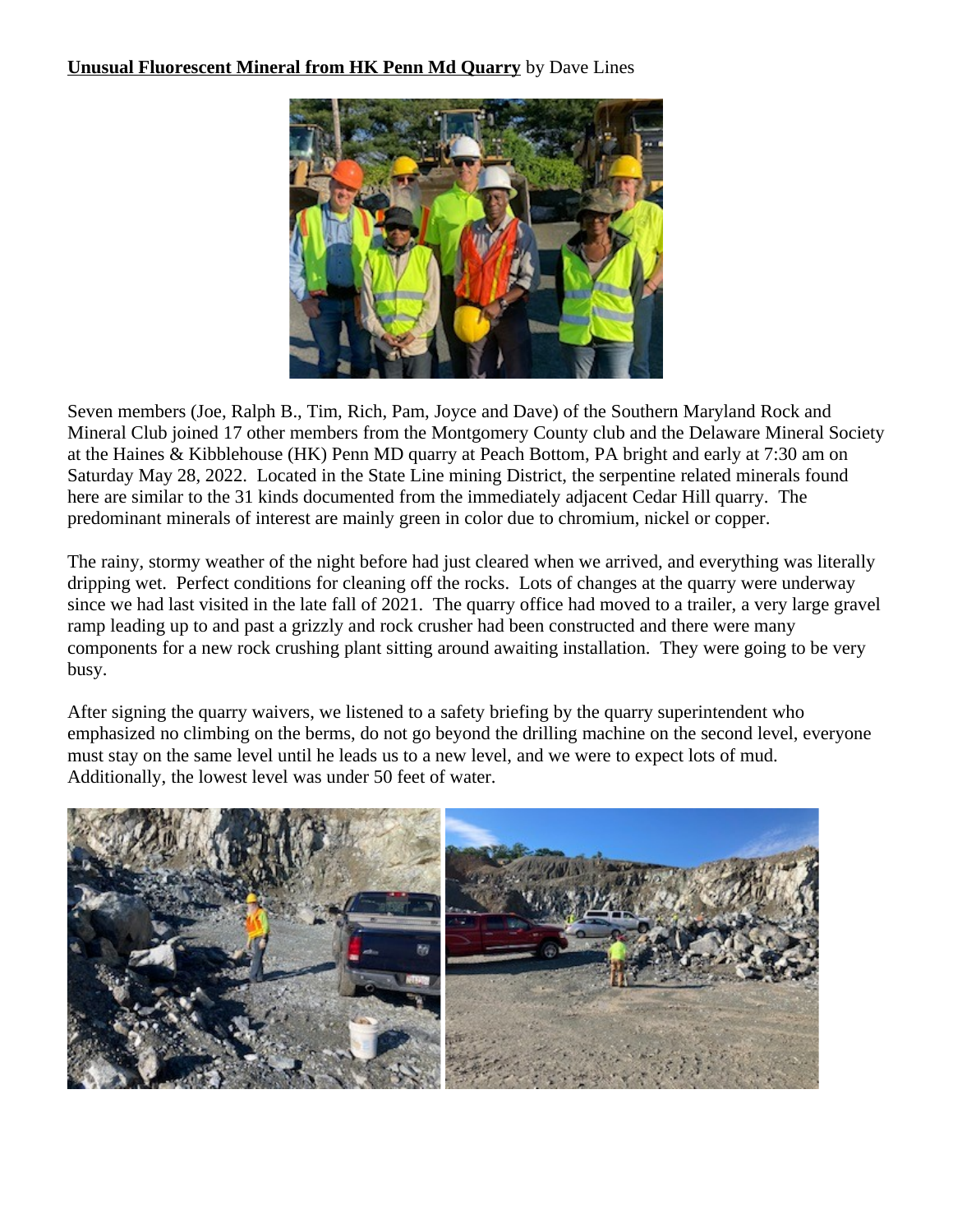At 8:00 am, we all caravanned down to the  $3<sup>rd</sup>$  level and spread out and parked around the perimeter. Rich and I parked near the center of the west wall. There seemed to be plenty of interesting green material just about everywhere, so I went to check on Pam and Joyce to ensure they got started okay. Joe (who had given them a ride into the pit because they wisely felt their car was not up to the task) already was showing them what to do, so I took some pictures and returned to find Rich already piling rocks in the truck. He was having a great time. I was looking for good quality lapidary material as well as for some minerals that I thought I could recognize. Members of the other two clubs seemed more knowledgeable than me, so I asked many questions as I surface collected green "antigorite" --- especially the variety "picrolite" because it was very clear green and pretty. I also looked for the turquoise-colored "mcguinnessite". I picked up lots of small, but nice pieces of antigorite and occasionally found larger chunks of solid green material that all looked to have great lapidary polishing potential.

At 9 am, I left Rich to walk around the level to find some friends like Tom from the Delaware club and to check on how others from our club were doing. Tom was sitting in the shade of his vehicle when I located him --- he was today's Delaware trip leader but was recovering from recent hip surgery, so he was taking the trip at a slower pace than usual. We reminisced a while, then I left and checked on the others. Tim had found a few micros he liked, Ralph was collecting the far edges, Joe and Joyce were engaged in talking about solving world problems and Pam was talking with a lady from another club --- everyone was happy. I returned to the area around the truck and Rich was still piling green rocks in the back. I joined him and did likewise for about thirty minutes.



with tannish colored hydromagnesite



In earlier discussions with Dave F. and Jonathan of Montgomery County, I decided to collect some magnesite because they said it may fluoresce. Magnesite in that quarry is mostly white and forms in thin layers between the antigorite "shingles". A similar mineral also found there is hydromagnesite --- a light tan colored material that typically forms a 1/4-inch-thick layer on other rocks. I spotted a layer of hydromagnesite on a rock in the quarry floor and tried to dig it out with my rock pick – but no luck. So, I got a larger pick and Rich's six-foot steel bar and went back after it. Eventually, with Rich's help, we managed to pry it up out of the floor – a good 20 pounder. Then I noticed some beautiful light greenish spherical balls attached to the rock directly beneath the one I had just removed. I first thought it was mcguinnessite because of its almost turquoise color --- but it was something else. Rich helped me for the next 10 minutes or so trying to dig out the deeper rock without damaging it. Since vuggy rocks (rocks with holes or pockets in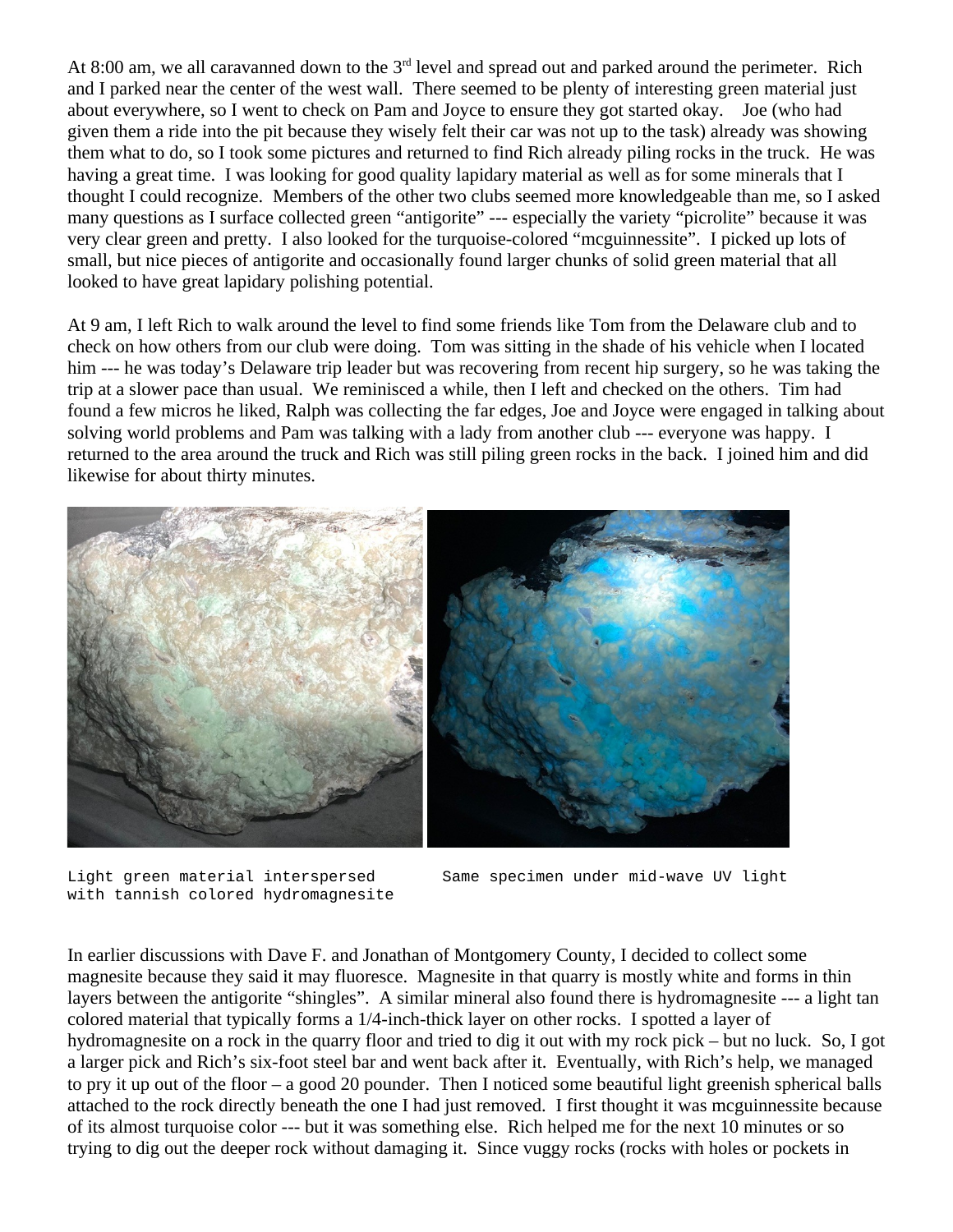them) are rare here, the rock we were trying to remove was most unusual for this quarry because we could see several vugs in the rock --- all with green spheroids in them. Before proceeding, I carefully collected all the small light milky green colored spheroids that we could see around it and placed them in small plastic containers provided by Rich. We then removed enough other rocks along the sides to relieve the pressure that held the "specimen rock" in place. Eventually, with the six-foot steel bar, we were able to gently pry up the rock we wanted.



Once we had the rock out, we could see that entire vuggy side was covered with a layer of botryoidal (bubbly-like) hydromagnesite. I then used a brush and a bucket of water to carefully remove some of the mud and debris on the specimen. Surprise -- the entire surface of the hydromagnesite was interspersed with the same green colored material. Next surprise was when Rich shined his new midwave UV flashlight on the rock – despite the sunshine, we could see that it (especially the green stuff) fluoresced a nice light blue color.

Of course, by this time we had attracted a small crowd who all wanted some of the find. Word spread and folks came to take pictures. Rich and I collected more of the small green spheroids from the hole where we had removed the rock, then pulled out some of the adjacent rocks to make sure we had collected the entire pocket. We gave some of the loose spheroids to the others who had gathered to watch. Another factor was that it was already after 11:00 am and most of the others wanted to move to the bench on Level 2. The quarry superintendent who was aware of our find, came over and asked if we were ready to move yet – and we said yes.

Caravanning up to Level 2, we parked at the far end of the narrow bench and searched along the berms on each side. I found and collected some mcguinnessite, as did some others. Rich and Tom found some small pieces of a very dense rock that a proved to be chromite. Everyone seemed satisfied with their finds for the day. We all left the pit a little before 12 noon. Rich and I stopped near the quarry office to change our footwear and repack the truck for the trip home.

Later, after the trip, Tom emailed that one of the DMS members had found a very rare mineral called Nakauriite. Nakaurrite was 'originally' found at the next door Cedar Hill Quarry back in the 70's or 80's but went unidentified for some years. It was later found at Nakauri, Japan where it was studied and identified as a new mineral species. It has only been found a few other places around the world.

At home after the trip, I sprayed off "my find of the day" with the garden hose. That evening after dark, I took some pictures of the specimen under a strong mid-wave UV flashlight. The results were rather spectacular --- it fluoresced a beautiful baby blue color. Now I will await analysis of the specimen by others who hopefully will be able to determine what it is. Who knows --- it might be a new mineral?  $\odot$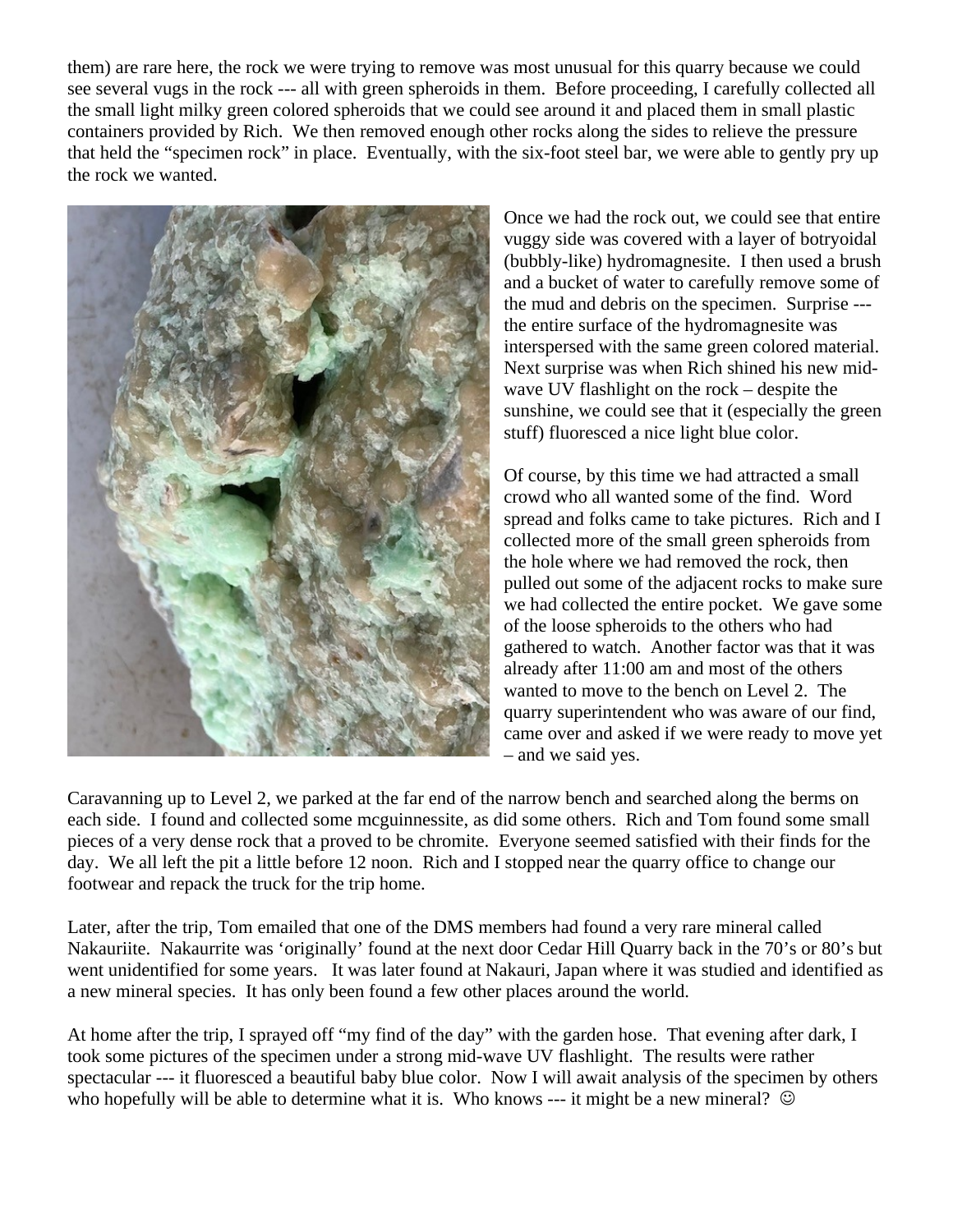

Very pretty green see-thru antigorite specimen



Another specimen of antigorite about 1" diameter x 1" long almost williamsite quality



Another antigorite pretty specimen